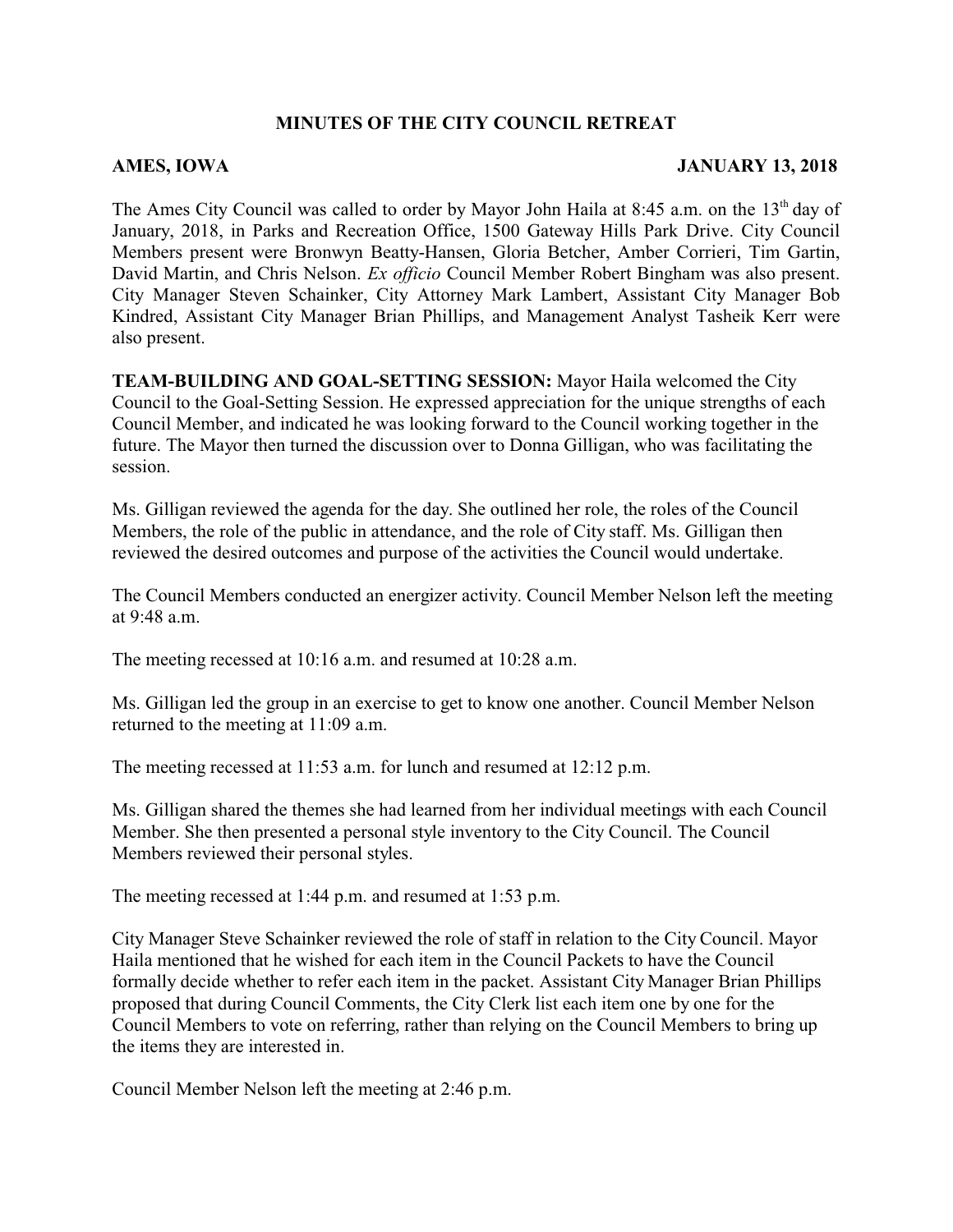The meeting recessed at 2:46 p.m. and resumed at 2:58 p.m.

Mr. Schainker discussed the role of the Mayor in relation to the City Council. He invited feedback from the Council Members regarding their expectations for how the Mayor should run meetings. *Ex-Officio* Council Member Bingham expressed that he felt the Council Members talked over each other frequently. Council Member Beatty-Hansen expected efficiency in the conversation to avoid de-railing the discussion. Council Member Corrieri asked whether there was a rule for the public presentation of Power Points. Council Member Betcher requested that a copy of any public presentation should sent in advance and retained for the Council's records. Council Member Martin stated it was helpful for the Mayor to ask the Clerk to read back the motions prior to voting. Mayor Haila offered to ask Council Members whether they had anything new or fresh to discuss if he senses the discussion becoming repetitive.

Council Member Nelson returned to the meeting at 3:14 p.m.

Council Member Gartin stated he felt it was appropriate for the Mayor to express appreciation for those who may have apprehension about speaking at the Council meeting. *Ex-officio* Council Member Bingham asked that Council Members intervene if there are derogatory comments expressed about a group. Mr. Schainker summarized that he heard themes that the Mayor should keep the discussion moving and civil. Regarding emails sent to the Mayor and City Council, Mayor Haila committed to responding to all emails he receives, independent of whether the Council Members respond.

Mayor Haila mentioned he would be contacting the Council Members more frequently to discuss where they stand on particular issues. Council Member Corrieri offered that the Council could meet perhaps quarterly in an informal setting to discuss progress towards the Council's goals. Council Member Gartin noted that there are times when he has acted negatively after losing a vote, and he would like the Mayor to be willing to contact individual Council Members if they act without courtesy.

Mr. Schainker asked the Council Members their thoughts regarding Council Members serving on committees or participating in outside activities where there may be a perception that they represent the rest of the City Council. The Council Members felt that they should keep the rest of the Council informed if they participate on boards that may have a major impact on City activities. Therefore, the rest of the Council would be informed and would have the opportunity to ask questions of the participating Member. Participants on boards such as National League of Cities committees will only inform the Council of their activities if there is some impact anticipated to the City of Ames.

In lieu of this approach, Council Member Corrieri suggested that at the beginning of each year, the Council Members all disclose their participation on commissions or committees that may relate to their service on the Council. Mayor Haila offered to ask the City Clerk to send a request for this information to each Council Member.

Ms. Gilligan outlined the steps for the next goal-setting meeting. The meeting will involve reviewing ground rules, what makes an effective decision-making body, and the goals. She asked